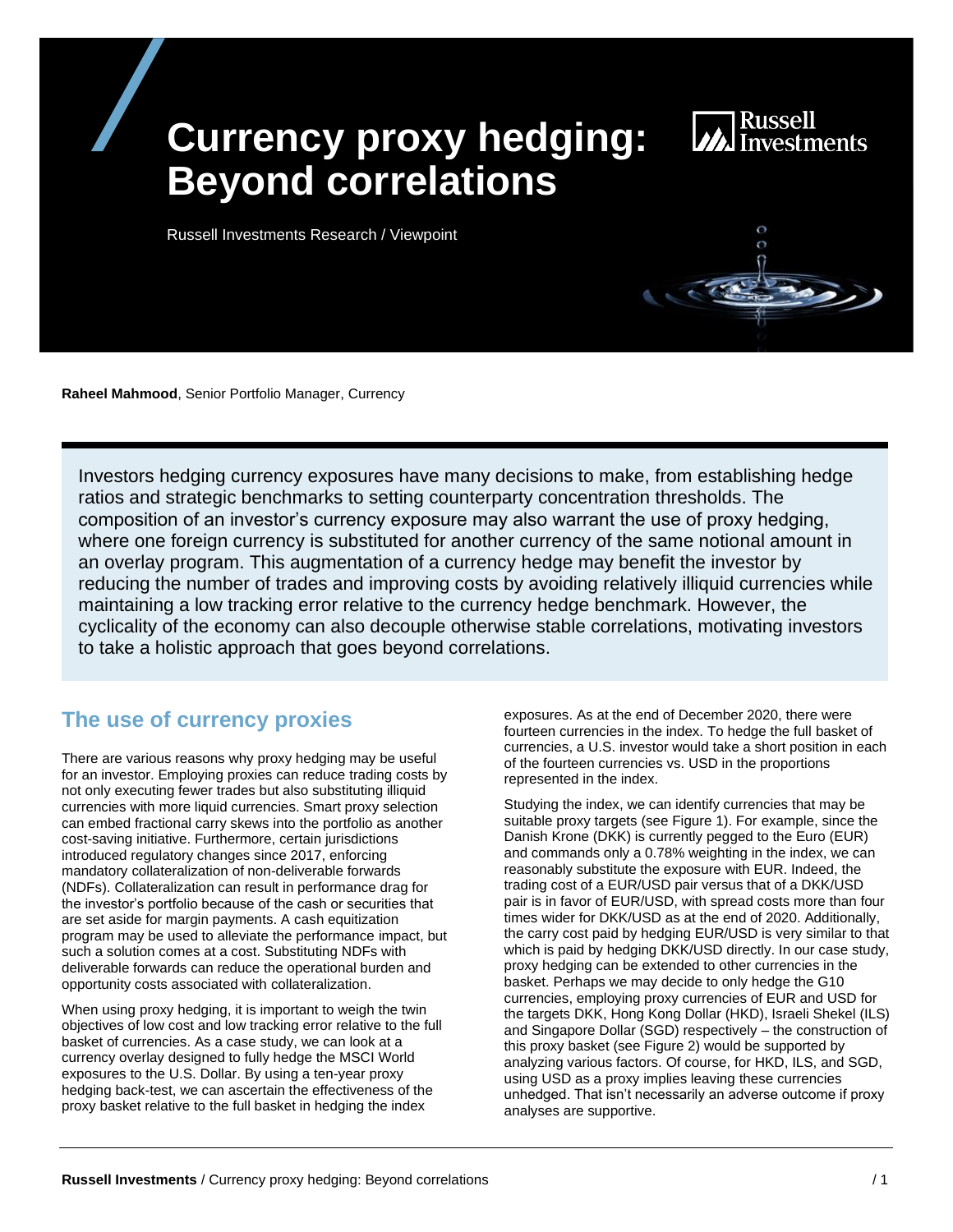| <b>CURRENCY</b> | <b>WEIGHT</b> | <b>ANN. CARRY</b><br>PICK-UP | <b>SPREAD COST</b><br>(1M FWD),<br><b>BPS</b> | <b>PROXY</b> | <b>CORRELATIO</b><br><b>N TO TARGET</b><br>(10YR) | <b>CARRY PICK-</b><br>UP DIFF. | <b>SPREAD COST</b><br>DIFF, BPS |
|-----------------|---------------|------------------------------|-----------------------------------------------|--------------|---------------------------------------------------|--------------------------------|---------------------------------|
| <b>AUD</b>      | 2.20%         | 0.29%                        | 0.64                                          | <b>AUD</b>   |                                                   |                                |                                 |
| CAD             | 3.13%         | 0.09%                        | 0.78                                          | CAD          |                                                   |                                |                                 |
| <b>CHF</b>      | 2.98%         | 1.09%                        | 1.16                                          | CHF          |                                                   |                                |                                 |
| <b>DKK</b>      | 0.78%         | 0.81%                        | 3.35                                          | <b>EUR</b>   | $0.9995*$                                         | $-0.01%$                       | $-2.56$                         |
| <b>EUR</b>      | 10.04%        | 0.81%                        | 0.79                                          | <b>EUR</b>   |                                                   |                                |                                 |
| <b>GBP</b>      | 4.38%         | 0.23%                        | 0.40                                          | GBP          |                                                   |                                |                                 |
| <b>HKD</b>      | 0.96%         | 0.09%                        | 1.22                                          | <b>USD</b>   | $0.9981*$                                         | $-0.09%$                       | $-1.22$                         |
| <b>ILS</b>      | 0.10%         | 0.64%                        | 4.90                                          | <b>USD</b>   | 0.7112                                            | $-0.64%$                       | $-4.90$                         |
| <b>JPY</b>      | 7.82%         | 0.41%                        | 0.01                                          | <b>JPY</b>   |                                                   |                                |                                 |
| <b>NOK</b>      | 0.18%         | $-0.14%$                     | 2.03                                          | <b>NOK</b>   |                                                   |                                |                                 |
| <b>NZD</b>      | 0.09%         | 0.13%                        | 1.21                                          | <b>NZD</b>   |                                                   |                                |                                 |
| <b>SEK</b>      | 1.04%         | 0.40%                        | 2.28                                          | <b>SEK</b>   |                                                   |                                |                                 |
| SGD             | 0.33%         | 0.05%                        | 0.34                                          | <b>USD</b>   | 0.8164                                            | $-0.05%$                       | $-0.34$                         |
| <b>USD</b>      | 65.97%        | $\blacksquare$               | $\blacksquare$                                | <b>USD</b>   |                                                   |                                |                                 |

#### **Figure 1: MSCI World currency weights and proxy factor statistics, from a USD base currency perspective**

Source: Russell Investments, Bloomberg, MSCI. Indicative spread costs to enter a new position, via Bloomberg. Data as at 31st December 2020. \*Pegged to stated proxy

#### **Figure 2: MSCI World G10 proxy basket currency weights**

| <b>CURRENCY</b> | <b>WEIGHT (PROXY BASKET)</b> |
|-----------------|------------------------------|
| <b>AUD</b>      | 2.72%                        |
| <b>CAD</b>      | 3.37%                        |
| <b>CHF</b>      | 3.11%                        |
| <b>EUR</b>      | 11.20%                       |
| <b>GBP</b>      | 5.47%                        |
| <b>JPY</b>      | 7.82%                        |
| <b>NOK</b>      | 0.18%                        |
| NZD             | 0.09%                        |
| <b>SEK</b>      | 1.04%                        |
| USD             | 67.35%                       |

Source: Russell Investments, MSCI. Data as at 31st December 2020.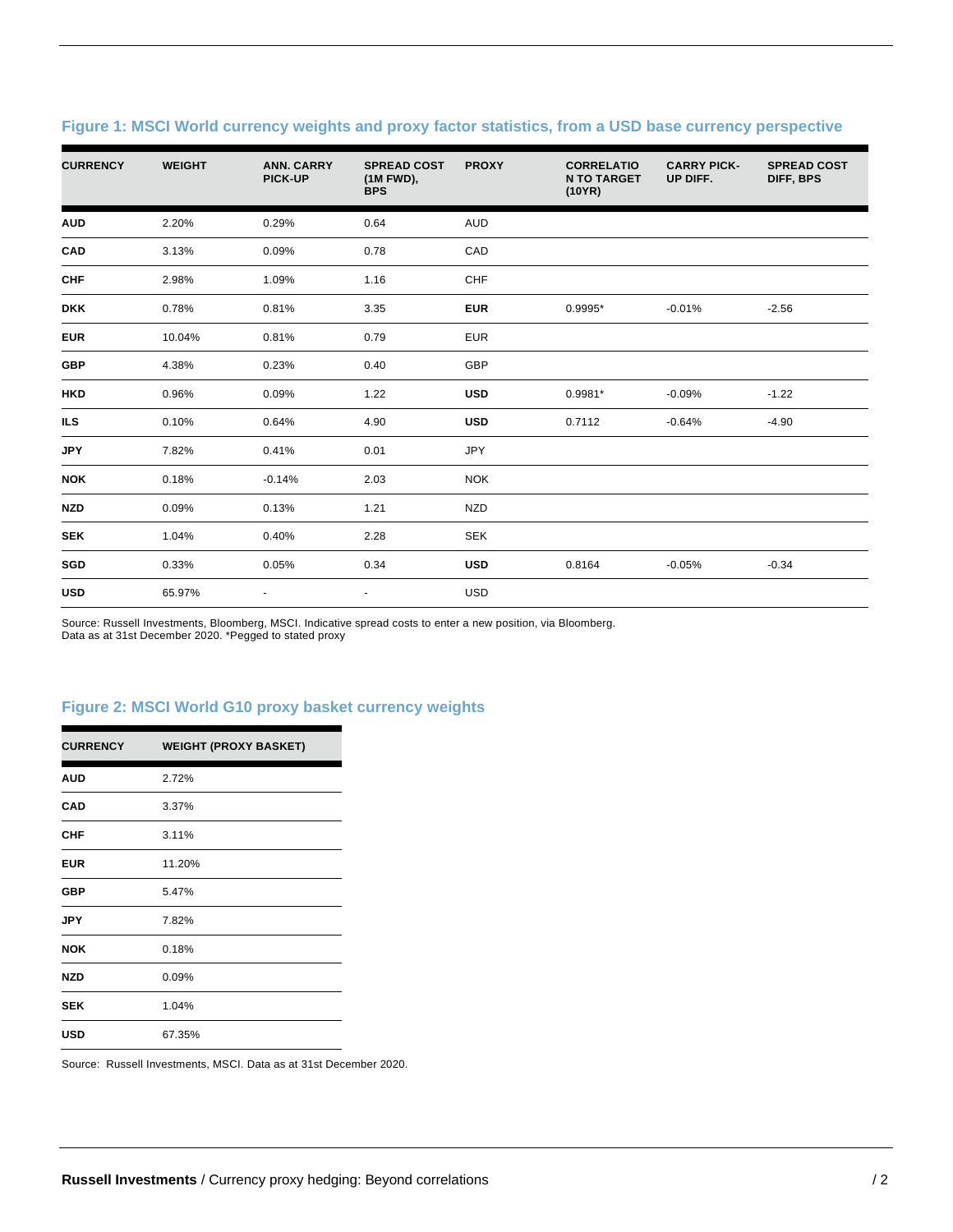#### **Figure 3: MSCI World hedged to USD (G10 proxy basket vs. full basket) - 10yr analysis**



The ten-year analysis uses static currency weights for simplicity and a standard one-month forward contract tenor. The results exhibit very low tracking error (see Figures 3 and 4) against trading the full basket of fourteen currencies. An annualized tracking error figure of 2 bps (see Figure 5) and an R-squared of 1.0000 (where 1 indicates a perfect basket with respect to tracking power) support our proxy choices. By using USD as a proxy for HKD, ILS, and SGD, we contribute to saving on transactions costs by trading fewer currencies (10 versus 14). We do however forgo the carry pick-up associated with hedging the proxied currencies directly in this case, though the focus should be on the weighted carry as opposed to the full carry.

#### **Figure 5: Tracking error and excess returns of MSCI World hedged to USD - G10 proxy basket vs. full basket**

| <b>MONTHLY TRACKING ERROR</b>      | 0.01%    |
|------------------------------------|----------|
| <b>ANNUALIZED TRACKING ERROR</b>   | 0.02%    |
| <b>MINIMUM MONTH EXCESS RETURN</b> | $-0.02%$ |
| <b>MEAN MONTH EXCESS RETURN</b>    | $0.00\%$ |
| <b>MAXIMUM MONTH EXCESS RETURN</b> | 0.03%    |
| <b>R-SQUARED</b>                   | 1.0000   |

Source: Russell Investments. Data as at 31st December 2019.

#### **Figure 4: Excess returns of MSCI World hedged to USD - G10 proxy basket vs. full basket**



Source: Russell Investments. Data as at 31st December 2020. Source: Russell Investments. Data as at 31st December 2020

## **What makes a good proxy?**

Proxy selections can be detrimental if a naïve approach is taken. For example, simply choosing a highly correlated currency as a substitute for a proxy target completely ignores factors such as the interest rate differential. Robust analyses should consider several factors, which includes correlation analyses, but also the exchange rate regime, cost of carry, liquidity and materiality.

### **Correlations**

While correlations are useful for proxy selections, a currency manager must be conscious of sample bias when conducting correlation analyses. Capturing a relatively large sample (say ten years) can result in ignoring a regime shift. On the other hand, a dataset with a short horizon (say one year) implicitly expects persistence of present market dynamics. An appropriate middle ground may be to compare correlations using several data sets, using various time horizons, essentially confirming whether correlations hold across time. These expansive analyses provide for a more rigorous and less generalist study, reducing the probability of evanescent correlations.

Correlation analyses also present a mathematical conundrum when dealing with currency pairs. That is, we cannot measure the correlation of the base currency itself to the proxy target currency. We can look at an example to illustrate this point. Let's say we are a U.S. investor, hedging our foreign currency exposures and as part of that we would like to substitute HKD for a proxy. For this purpose, we may decide to assess the suitability of USD as a proxy for HKD. However, mathematically speaking, there is no correlation between HKD/USD and USD/USD because a correlation does not exist between a variable and a constant (where our constant is  $USD/USD = 1$ ).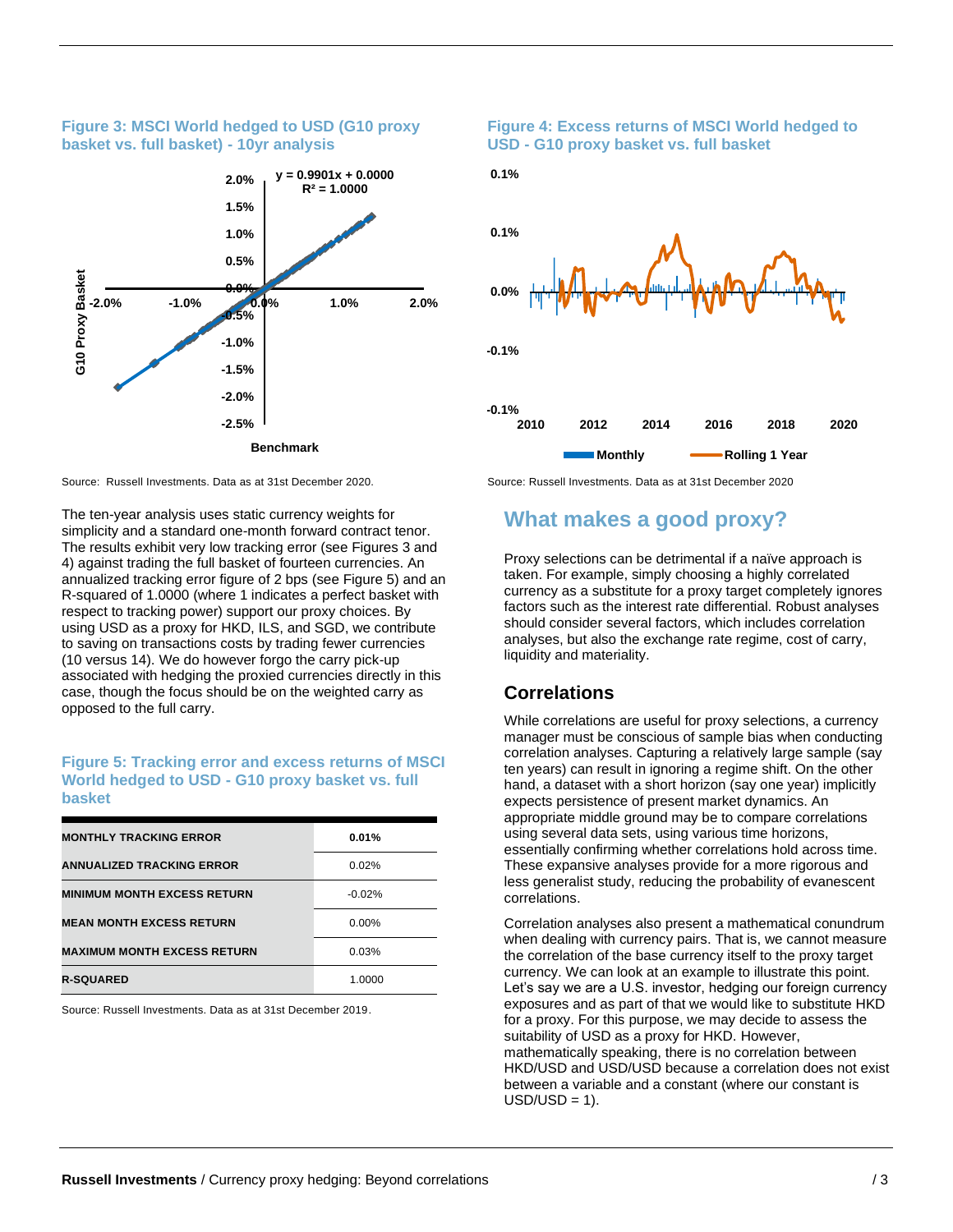#### **Figure 6: 10-year correlation of daily returns**

| P(X,Y)        | <b>AUDUSD</b> | <b>CADUSD</b> | <b>CHFUSD</b> | <b>EURUSD</b> | <b>GBPUSD</b> | <b>JPYUSD</b> | <b>NOKUSD</b> | <b>NZDUSD</b> | <b>SEKUSD</b> |
|---------------|---------------|---------------|---------------|---------------|---------------|---------------|---------------|---------------|---------------|
| <b>HKDUSD</b> | 0.2159        | 0.1653        | 0.0501        | 0.1122        | 0.1071        | (0.0074)      | 0.1680        | 0.1827        | 0.1712        |

Source: Russell Investments. Data as at 31st December 2020. Emboldened value denotes strongest correlation.

#### **Figure 7: 10-year correlation of daily returns using custom numeraire**

| P(X,Y)        | <b>AUDUSD</b> | <b>CADUSD</b> | <b>CHFUSD</b> | <b>EURUSD</b> | <b>GBPUSD</b> | <b>JPYUSD</b> | <b>NOKUSD</b> | <b>NZDUSD</b> | <b>SEKUSD</b> | <b>XYZUSD</b> |
|---------------|---------------|---------------|---------------|---------------|---------------|---------------|---------------|---------------|---------------|---------------|
| <b>HKDUSD</b> | 0.2159        | 0.1653        | 0.0501        | 0.1122        | 0.1071        | (0.0074)      | J.1680        | 0.1827        | 0.1712        | 0.9979        |

Source: Russell Investments. Data as at 31st December 2020. Emboldened value denotes strongest correlation.

In fact, tying oneself to correlations as the absolute arbiter of proxy selections can be misleading. Continuing with our HKD/USD example: a 5-year comparison of correlations

suggests there is no currency that would make a good proxy for HKD (see Figure 6). While most pairs exhibit positive correlation, the correlation coefficients are close to 0. Then ignoring other factors there does not appear to exist a plausible candidate with which to proxy HKD. However, when we introduce additional factors, most importantly the fact that HKD is pegged to USD and that the interest rate differential between the pair is tight, we are presented with a strong proxy in USD. The case of HKD here, as demonstrated, requires the investor to explore factors other than correlations.

The numeraire (or base currency as the currency of measurement) problem may also be tackled in other ways. Instead of casting the portfolio base currency out of the list of possible proxies, we can construct a new numeraire. This can, for example, simply be an average of other correlations that use a non-base currency numeraire. While far more data intensive, this should not act as a barrier for such analysis. Figure 7 appends a custom numeraire correlation to measure the suitability of USD as a proxy for HKD for a USD based investor. The result is a manifestation of the pegged regime of the HKD – all else equal, an almost perfect proxy exists in USD from the perspective of correlations. The composition of "XYZUSD" is an average of the USDHKD correlations using numeraires of EUR, GBP, and JPY.

## **Exchange Rate Regime**

Several factors underpin the movement of currencies, with varying degrees of predictability. The starting point for analyzing any currency should be the current state of the exchange rate regime within which a currency exists. Developed market currencies are typically free-floating, whereas certain currencies in the emerging markets universe operate under managed exchange rate regimes. These regimes are sometimes official hard currency pegs, or otherwise managed more loosely around a peg. At the same time, nations around the world understand the power of relative currency prices as a lever for economic growth and stabilization. On the other hand, nations must be careful not to disincentivize or disenfranchise market participants through overtly manipulative currency market interventions.

In the case of an official currency peg, that can in fact provide us with a de facto proxy currency without needing to explore other factors that indicate a strong proxy. However, once a currency peg is identified, it is important to apply a qualitative view on the stability of the current peg and remain abreast of country- or currency-specific developments that may impact the robustness of the peg. We will also want to consider the expected direction of change in exchange rates if the peg were to be removed. Oftentimes however, it is not easy to identify if or when a currency peg might be discontinued, yet it remains prudent to periodically review the currencies operating under such regimes.

## **Cost of carry (or the Implied Forward Interest Rate)**

Although strong correlations and stable exchange rate regimes may signal a suitable proxy, we must not ignore the interest rate differential between the currency pair we decide to trade. Entering a short position in a currency resembles the borrowing of that currency and simultaneous lending of the base currency for delivery at a time in the future. The forward points achieved at execution thus broadly represent the shortterm interest rate differential between the two economies. If the interest rate differential is positive in favor of the traded (foreign) currency, that means that on a net basis the investor entering a short position in the traded currency must effectively pay an implicit cost to hedge that currency. This 'cost of carry' is an important consideration when choosing proxies.

## **Liquidity and trading costs**

Proxy hedging may be beneficial in cases where sizing presents problems. For instance, a portfolio that exhibits large monthly turnover in currencies with low average daily volumes could contain potential proxy targets. Otherwise the portfolio may suffer from high trading costs to the detriment of performance.

Spread costs in more readily traded currency pairs tend to be significantly lower than in currency pairs with lower volume. To support transparency and gauge the full effects of proxy hedging, these explicit costs are important to factor into decisions. Indeed, employing a proxy currency that results in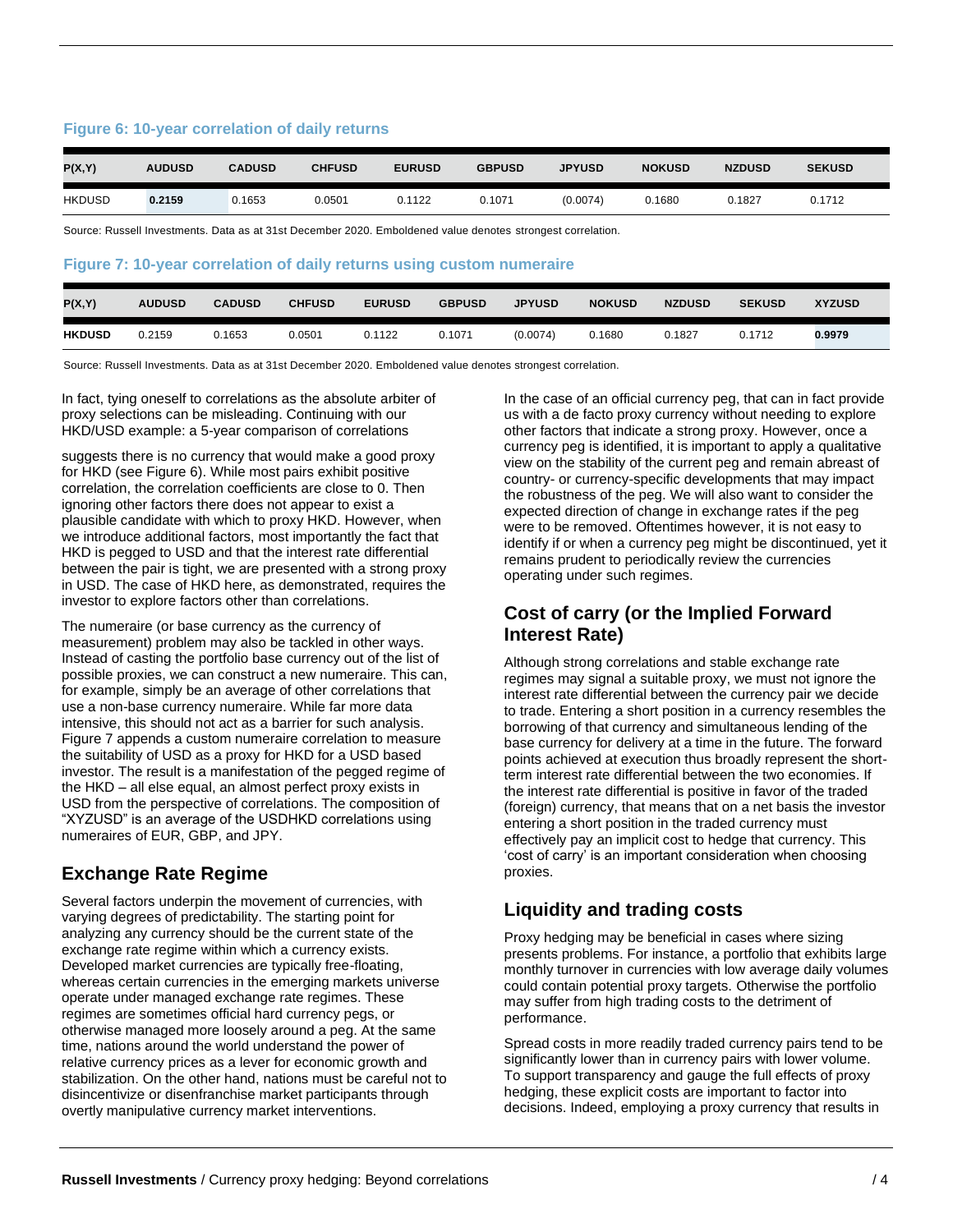**environment**

**Proxy hedging in a volatile** 

Ensuing volatility from the COVID-19 virus outbreak provided a period of heightened volatility which we can evaluate from the perspective of proxy hedging. We can use our earlier example of a USD investor implementing proxies to hedge a G10-only derivative of the MSCI World basket. Currency volatility started to climb at the end of February as news of virus contagion poured through. It only accelerated through March as authorities worldwide imposed lockdowns. For our study, we can look at the return differential between currency hedging using the proxy basket and the full MSCI World basket (see Figure 8 and Figure 9). To provide more useful insights, the results are defined by proxy choices based on analysis as of December 2019 to measure effectiveness during periods beyond that which informed those choices.

higher explicit trading costs should be justified by statistically significant results in the analysis of other factors (e.g., strong

positive correlations, beneficial carry differential).

to a material amount) are left unhedged.

currencies' immaterial weighting.

Certain currencies in the hedge basket could have a de minimis weight such that it may be sensible to either proxy hedge or even to leave these currencies unhedged. Not hedging is an active choice, which should be informed by proxy analyses. Otherwise, the portfolio may realize higher tracking error than preferred, particularly in the case where several currencies with insignificant weightings (together sum

To benefit from reduced trade frequency, targets should ideally be proxied to currencies that already exist in the portfolio or they should be left unhedged. This is particularly relevant in the case of currencies with an insignificant weighting, in order to avoid executing nominally very small trades when working within hedge ratio tolerance bands. Avoiding the direct trading of these currencies saves costs (ticket charges and potential collateralization requirements), while not introducing any material tracking error given the

**Materiality**

During March 2020, the G10 proxy basket performed in line with the full basket. The same materialized in April, thus validating proxy choices for these two particularly volatile months. We can adjust our proxies to illustrate a situation where proxies do not perform in line with the benchmark despite strong historical correlation. Figure 10 shows the results from our same G10 proxy basket with one small change: SGD is now proxied with AUD (the currency with the second highest correlation, 0.7313, as at 31st December 2019) instead of USD. We witness some deviations between the new proxy basket and the full benchmark basket, albeit perfectly offsetting one another over two months. The magnitudes of the differences of the full (unweighted) currency returns are large, cementing the importance of two particular points we have made in this paper: materiality and

data. If the SGD weighting had been significantly larger, the proxy hedge would have suffered from a greater deviation from the full basket. For an investor, it is the full basket that is the target benchmark against which performance is measured.

To put this into perspective: for March 2020, each 2.33 percentage point of over- or under-performance of AUD (our proxy) relative to SGD (our target) resulted in a 1 basis point over- or under-performance against the benchmark (full) basket. Clearly, the immaterial weighting of SGD in the full basket cushions a deeper impact upon a return mismatch. If the weight of SGD had been 0.86% instead of 0.43%, then a smaller 1.16 percentage point return difference would be sufficient to generate a 1 basis point deviation relative to the benchmark basket.

At this point we can highlight the importance of data. Ultimately, a dataset (and back-testing) should sufficiently support a correlation analysis as far as it is a key input in selecting a proxy. Given that a currency hedging program typically is not put in place for very short time horizons, it is important that a proxy basket does not exhibit directional correlation breakdowns. This may be ascertained from testing and is prevalent in our example with the new basket where we see an opposite deviation. Market stresses such as we have witnessed require extra diligence in monitoring positions, for all investors.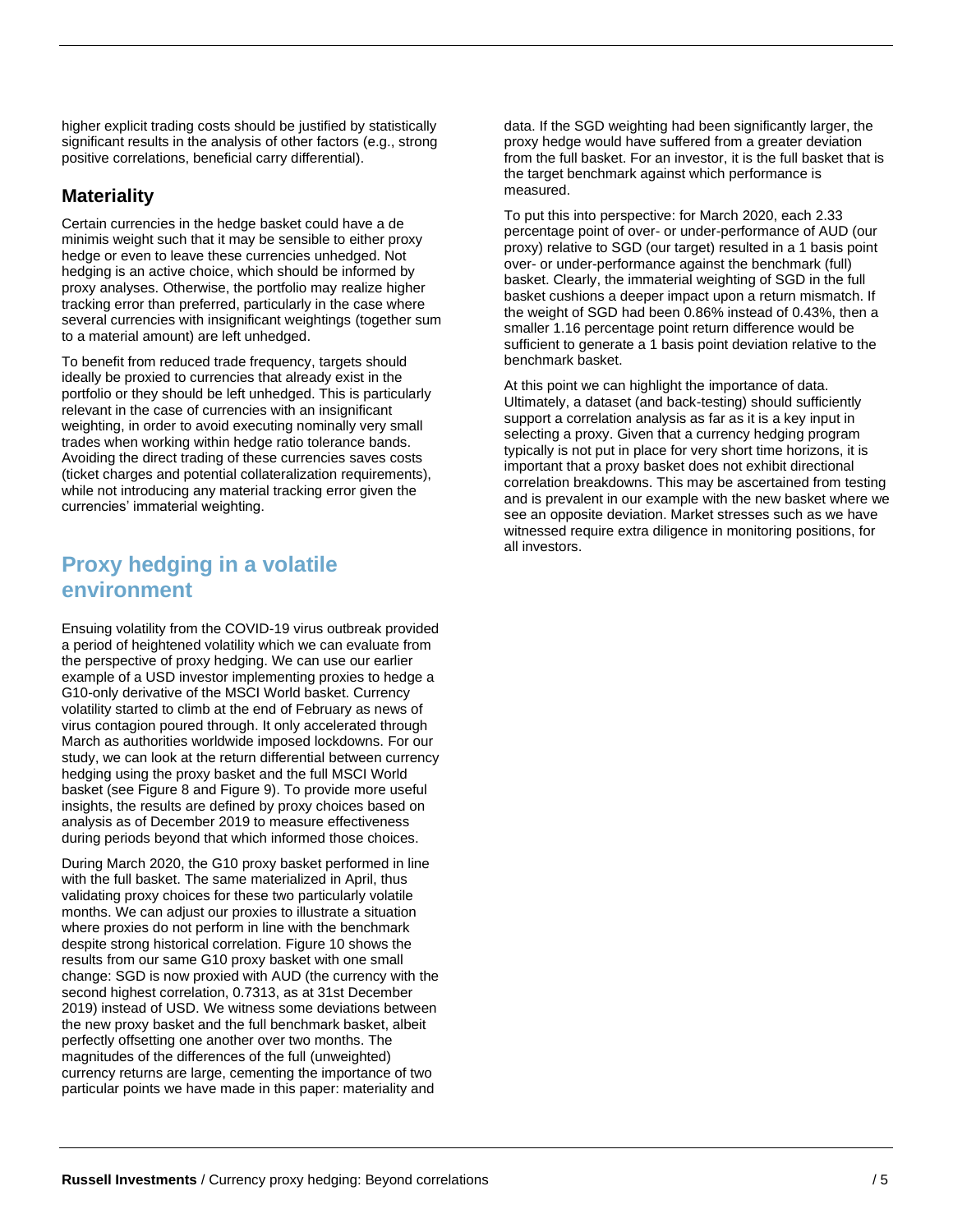#### **Figure 8: MSCI World Currency Hedge Only Returns for March and April 2020**

#### **MARCH APRIL**

| <b>CURRENCY</b> | <b>WEIGHT</b> | <b>RETURN</b> | <b>WEIGHTED</b><br><b>RETURN</b> |
|-----------------|---------------|---------------|----------------------------------|
| <b>AUD</b>      | 2.30%         | 5.15%         | 0.12%                            |
| <b>CAD</b>      | 3.49%         | 5.69%         | 0.20%                            |
| <b>CHF</b>      | 3.25%         | 0.20%         | 0.01%                            |
| <b>DKK</b>      | 0.65%         | 0.19%         | 0.00%                            |
| <b>EUR</b>      | 10.54%        | 0.31%         | 0.03%                            |
| <b>GBP</b>      | 5.20%         | 3.01%         | 0.16%                            |
| <b>HKD</b>      | 1.12%         | $-0.53%$      | $-0.01%$                         |
| ILS.            | 0.11%         | 1.47%         | 0.00%                            |
| <b>JPY</b>      | 8.06%         | 0.26%         | 0.02%                            |
| <b>NOK</b>      | 0.19%         | 9.81%         | 0.02%                            |
| <b>NZD</b>      | 0.10%         | 4.45%         | 0.00%                            |
| <b>SEK</b>      | 0.91%         | 2.30%         | 0.02%                            |
| SGD             | 0.43%         | 2.00%         | 0.01%                            |
| <b>USD</b>      | 63.64%        | 0.00%         | 0.00%                            |
| <b>TOTAL</b>    |               |               | 0.58%                            |

| <b>CURRENCY</b> | <b>WEIGHT</b> | <b>RETURN</b> | <b>WEIGHTED</b><br><b>RETURN</b> |
|-----------------|---------------|---------------|----------------------------------|
| <b>AUD</b>      | 1.95%         | $-6.95%$      | $-0.14%$                         |
| <b>CAD</b>      | 3.01%         | $-2.45%$      | $-0.07%$                         |
| <b>CHF</b>      | 3.43%         | $-0.08%$      | 0.00%                            |
| <b>DKK</b>      | 0.70%         | 0.26%         | 0.00%                            |
| <b>EUR</b>      | 9.74%         | 0.30%         | 0.03%                            |
| GBP             | 4.78%         | $-1.66%$      | $-0.08%$                         |
| HKD             | 1.10%         | 0.01%         | 0.00%                            |
| <b>ILS</b>      | 0.11%         | $-1.81%$      | $0.00\%$                         |
| <b>JPY</b>      | 8.66%         | $-0.79%$      | $-0.07%$                         |
| <b>NOK</b>      | 0.17%         | $-2.73%$      | 0.00%                            |
| <b>NZD</b>      | 0.10%         | $-4.09%$      | 0.00%                            |
| <b>SEK</b>      | 0.85%         | $-1.36%$      | $-0.01%$                         |
| SGD             | 0.38%         | $-1.10%$      | 0.00%                            |
| <b>USD</b>      | 65.04%        | 0.00%         | $0.00\%$                         |
| <b>TOTAL</b>    |               |               | $-0.35%$                         |

Source: Russell Investments, MSCI. Data as at 30th April 2020.

## **Figure 9: MSCI World G10 Proxy Currency Hedge Only Returns for March and April 2020. Base currency USD**

#### **MARCH**

| <b>CURRENCY</b> | <b>WEIGHT</b> | <b>RETURN</b> | <b>WEIGHTED</b><br><b>RETURN</b> |
|-----------------|---------------|---------------|----------------------------------|
| <b>AUD</b>      | 2.30%         | 5.15%         | 0.12%                            |
| <b>CAD</b>      | 3.49%         | 5.69%         | 0.20%                            |
| <b>CHF</b>      | 3.25%         | 0.20%         | 0.01%                            |
| <b>EUR</b>      | 11.19%        | 0.31%         | 0.03%                            |
| <b>GBP</b>      | 5.20%         | 3.01%         | 0.16%                            |
| <b>JPY</b>      | 8.06%         | 0.26%         | 0.02%                            |
| <b>NOK</b>      | 0.19%         | 9.81%         | 0.02%                            |
| <b>NZD</b>      | 0.10%         | 4.45%         | 0.00%                            |
| <b>SEK</b>      | 0.91%         | 2.30%         | 0.02%                            |
| <b>USD</b>      | 65.31%        | 0.00%         | 0.00%                            |
| <b>TOTAL</b>    |               |               | 0.58%                            |

| <b>CURRENCY</b> | <b>WEIGHT</b> | <b>RETURN</b> | <b>WEIGHTED</b><br><b>RETURN</b> |
|-----------------|---------------|---------------|----------------------------------|
| <b>AUD</b>      | 1.95%         | $-6.95%$      | $-0.14%$                         |
| <b>CAD</b>      | 3.01%         | $-2.45%$      | $-0.07%$                         |
| CHF             | 3.43%         | $-0.08%$      | 0.00%                            |
| <b>EUR</b>      | 10.44%        | 0.30%         | 0.03%                            |
| <b>GBP</b>      | 4.78%         | $-1.66%$      | $-0.08%$                         |
| <b>JPY</b>      | 8.66%         | $-0.79%$      | $-0.07%$                         |
| <b>NOK</b>      | 0.17%         | $-2.73%$      | 0.00%                            |
| <b>NZD</b>      | 0.10%         | $-4.09%$      | 0.00%                            |
| <b>SEK</b>      | 0.85%         | $-1.36%$      | $-0.01%$                         |
| <b>USD</b>      | 66.62%        | $0.00\%$      | $0.00\%$                         |
| <b>TOTAL</b>    |               |               | $-0.35%$                         |

Source: Russell Investments, MSCI. Data as at 30th April 2020. Proxies: EUR for DKK, USD for HKD, ILS and SGD.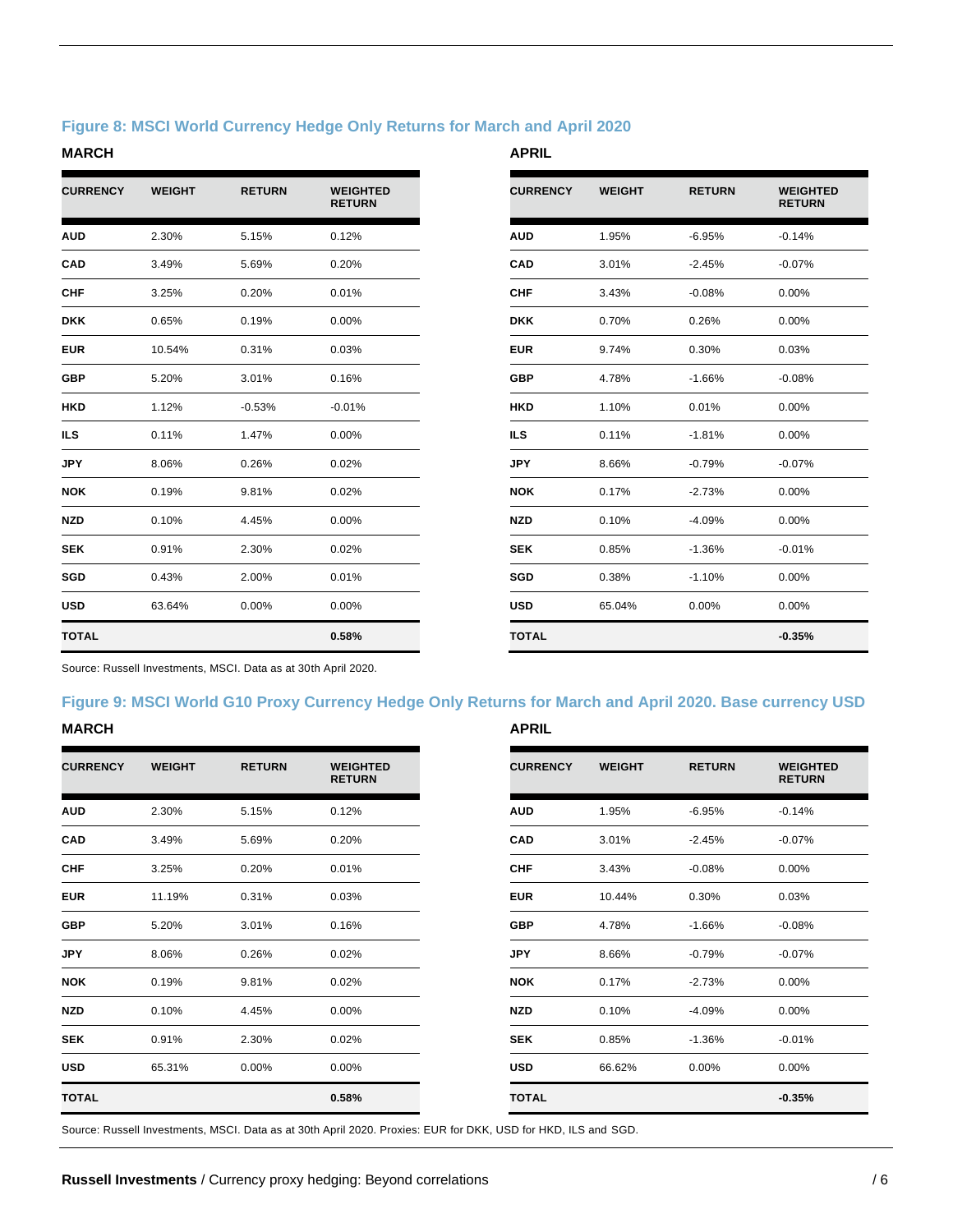#### **Figure 10: MSCI World G10 Proxy Currency Hedge Only Returns for March and April 2020. Base currency USD**

#### **MARCH APRIL**

| <b>CURRENCY</b> | <b>WEIGHT</b> | <b>RETURN</b> | <b>WEIGHTED</b><br><b>RETURN</b> |
|-----------------|---------------|---------------|----------------------------------|
| <b>AUD</b>      | 2.73%         | 5.15%         | 0.14%                            |
| <b>CAD</b>      | 3.49%         | 5.69%         | 0.20%                            |
| <b>CHF</b>      | 3.25%         | 0.20%         | 0.01%                            |
| <b>EUR</b>      | 11.19%        | 0.31%         | 0.03%                            |
| <b>GBP</b>      | 5.20%         | 3.01%         | 0.16%                            |
| <b>JPY</b>      | 8.06%         | 0.26%         | 0.02%                            |
| <b>NOK</b>      | 0.19%         | 9.81%         | 0.02%                            |
| <b>NZD</b>      | 0.10%         | 4.45%         | 0.00%                            |
| <b>SEK</b>      | 0.91%         | 2.30%         | 0.02%                            |
| <b>USD</b>      | 64.88%        | 0.00%         | 0.00%                            |
| <b>TOTAL</b>    |               |               | 0.60%                            |

| <b>CURRENCY</b> | <b>WEIGHT</b> | <b>RETURN</b> | <b>WEIGHTED</b><br><b>RETURN</b> |
|-----------------|---------------|---------------|----------------------------------|
| <b>AUD</b>      | 2.32%         | $-6.95%$      | $-0.16%$                         |
| <b>CAD</b>      | 3.01%         | $-2.45%$      | $-0.07%$                         |
| CHF             | 3.43%         | $-0.08%$      | $0.00\%$                         |
| <b>EUR</b>      | 10.44%        | 0.30%         | 0.03%                            |
| <b>GBP</b>      | 4.78%         | $-1.66%$      | $-0.08%$                         |
| <b>JPY</b>      | 8.66%         | $-0.79%$      | $-0.07%$                         |
| <b>NOK</b>      | 0.17%         | $-2.73%$      | $0.00\%$                         |
| <b>NZD</b>      | 0.10%         | $-4.09%$      | $0.00\%$                         |
| <b>SEK</b>      | 0.85%         | $-1.36%$      | $-0.01%$                         |
| USD             | 66.24%        | $0.00\%$      | $0.00\%$                         |
| <b>TOTAL</b>    |               |               | $-0.37%$                         |

Source: Russell Investments, MSCI. Data as at 30th April 2020. Proxies: EUR for DKK, USD for HKD and ILS and AUD for SGD

# **Emerging market currencies**

It has long been understood that emerging market currencies are generally expensive to hedge resulting from high interest rates. Spread costs also tend to be wider given the lower volume in many emerging market currencies. Further, nondeliverable forwards which span various emerging market

currencies generally require collateralization. Ideas concerning how to calibrate these currency exposures, or structuring hedging strategies for them is beyond the scope of this paper. However, it is useful to briefly cover one aspect of emerging market currency hedging – that is the use of developed market proxies. We can conduct a simple study by using correlations to generate a developed market proxy basket out of the MSCI All Country World Index (ACWI).

#### **Figure 11: MSCI ACWI Unweighted Currency Hedge Only Returns for March and April 2020. Base currency USD**



Source: Russell Investments, MSCI. Data as at 30th April 2020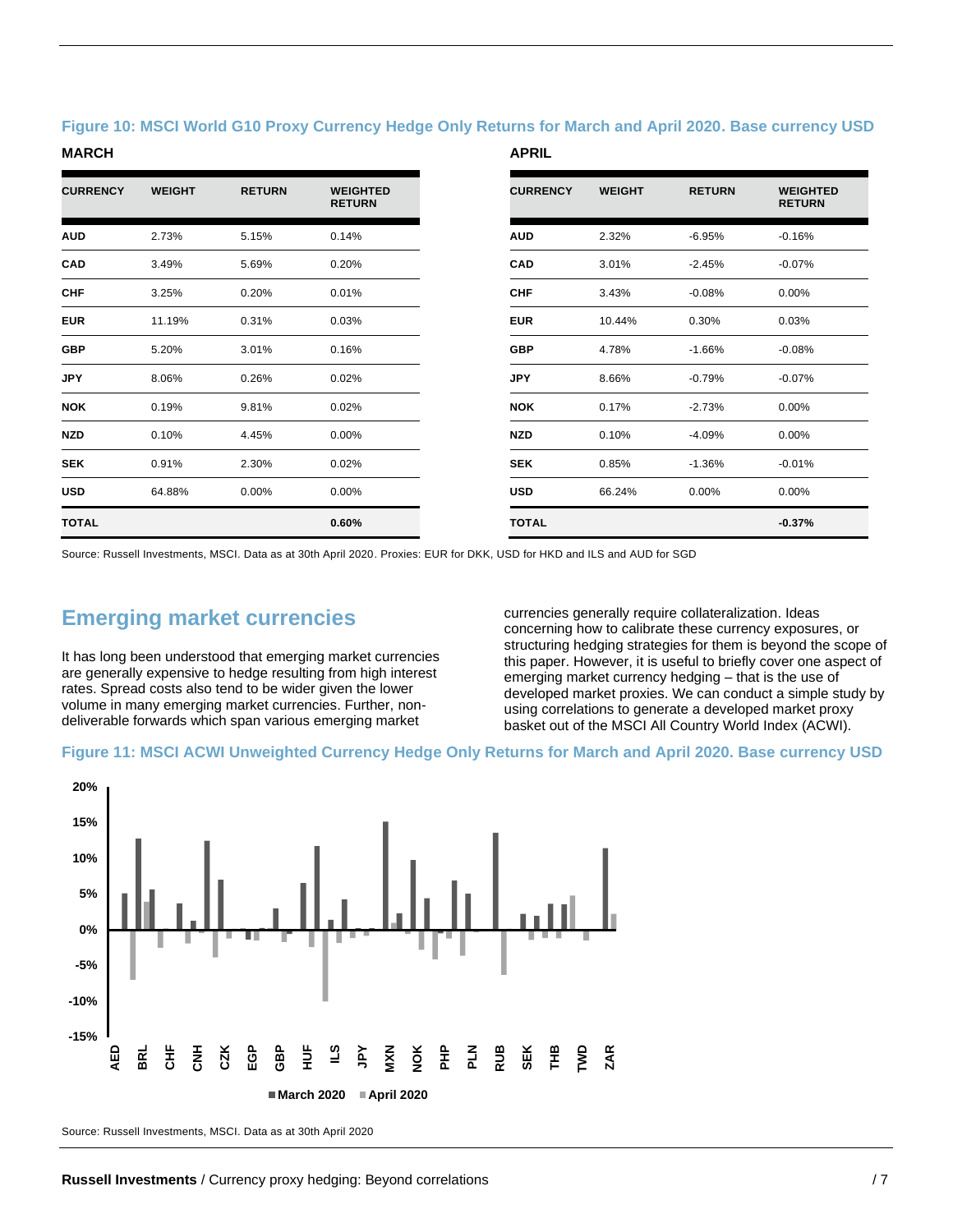



Source: Russell Investments, MSCI. Data as at 31st March 2020. Developed market proxies utilized for all emerging market currencies.





Source: Russell Investments, MSCI. Data as at 30th April 2020. Developed market proxies utilized for all emerging market currencies.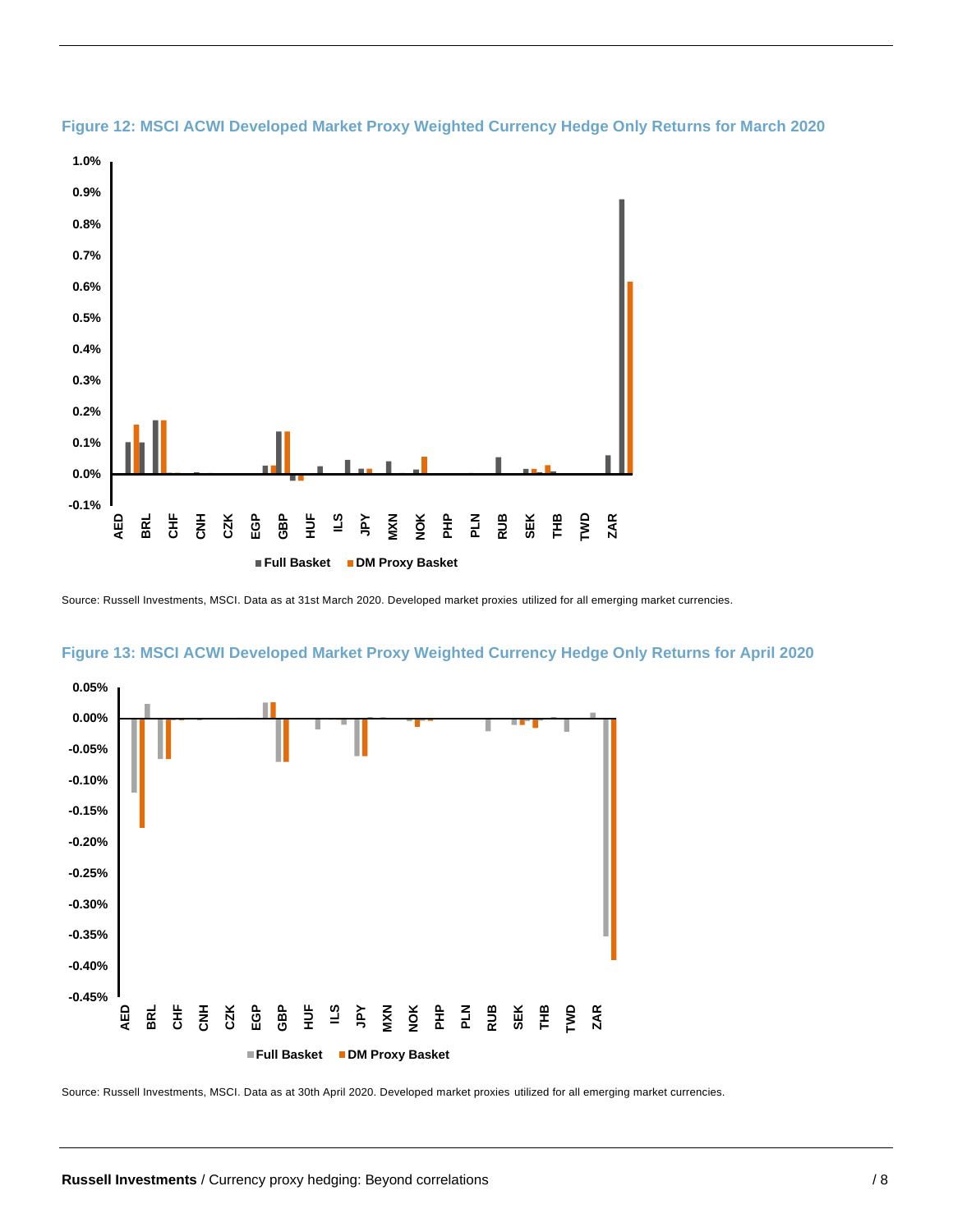Again, we have adopted the perspective of a U.S. investor. For a more aggressive test, we have used the same months of heightened global market volatility from the previous section: March and April 2020. Proxies have been set using data as of 31st December 2019.

A backdrop of chaotic volatility, resulted in emerging markets suffering considerably as investors rushed to reign in portfolio risk, initiating abrupt outflows. Consequently, the relative underperformance of emerging market currencies is clearly visible in Figure 11 where unweighted hedge returns during March are high for the majority. In the same month, the developed market proxy basket for the MSCI ACWI index underperformed the benchmark basket by 26 basis points (see Figure 12). It continued to underperform during April, albeit by a smaller degree (see Figure 13). Undoubtedly, the underperformance during March is significant at the portfolio level.

This small study regarding emerging market currencies puts into plain view the potential pitfalls of currency proxy hedging where the proxy targets may be vulnerable to sharp dislocations from the proxy choice. While the selected period is certainly one of extreme volatility, many emerging market currencies exhibit low liquidity and, oftentimes, the countries are fraught with more fragile political and economic environments. The marriage of these characteristics can instigate outsized idiosyncratic moves even while the global economy is generally stable.

# **The bottom line**

Proxy hedging is an important topic that should be given due consideration in any currency management program. An inadequate analysis could result in larger tracking error or higher trading costs. On the other hand, rigorous analysis and prudent selection of proxies can help to reduce trade frequency; deliver savings on trading costs; and facilitate navigation around illiquidity, while maintaining tight tracking error. To do so, the evaluation should cover a range of factors to support the recognition of suitable proxies. Correlations, exchange rate regimes, the cost of carry, liquidity and materiality should collectively form the foundation. Periodic reviews of proxy analyses should be completed to affirm previous understanding, discern developing trends and ultimately inform current proxy choices.